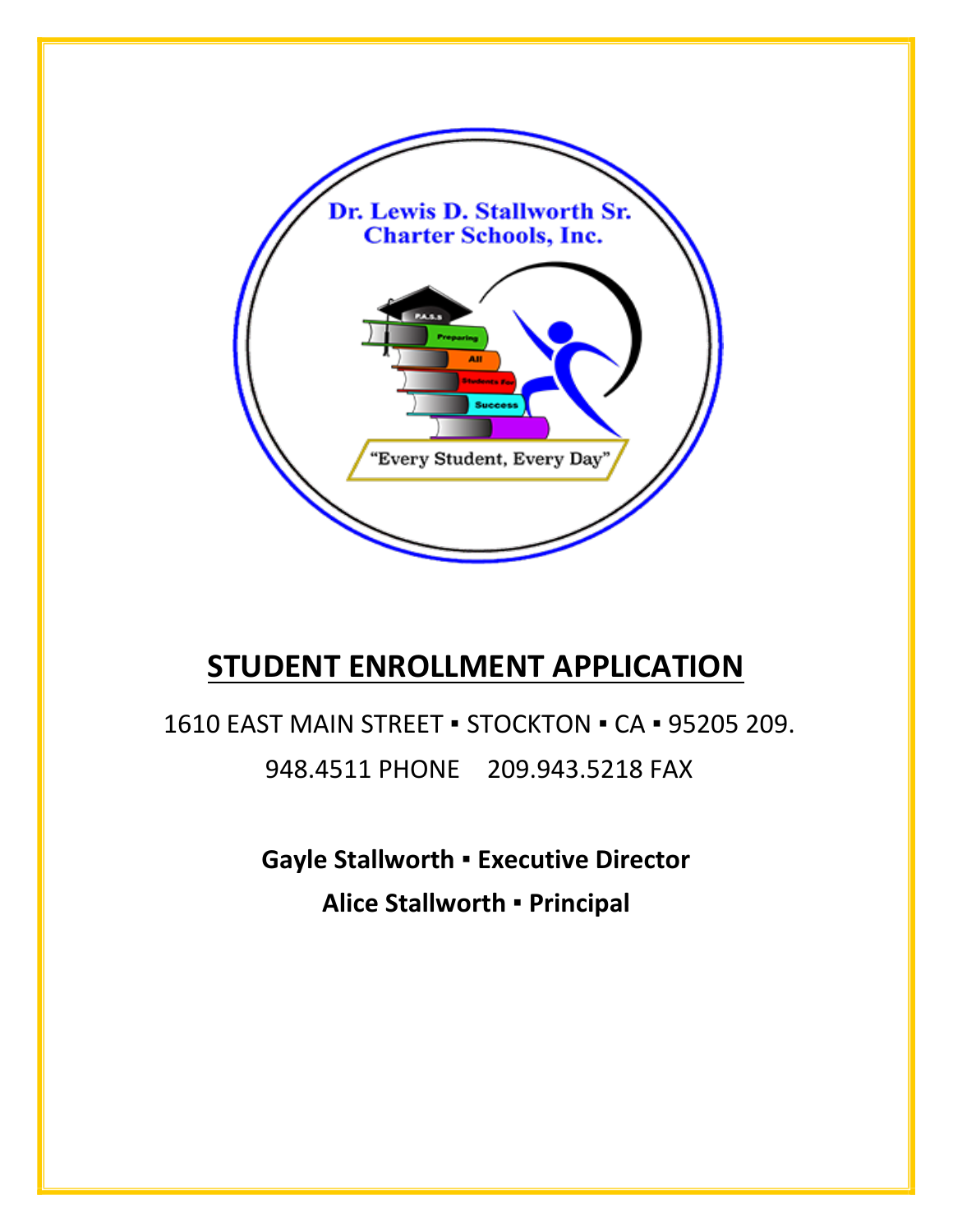## **REGISTRATION CHECKLIST**

| Resident Verification (PG&E/Water or Rental/Lease Agreement)                                                  |  |
|---------------------------------------------------------------------------------------------------------------|--|
| Resident Affidavit; if living with someone                                                                    |  |
| Birth Certificate, Baptismal Certificate, Passport, Or Hospital documentation                                 |  |
| _ Yellow Immunization Card - VERIFIED / UP TO DATE<br>(shots must be current & stamped by physician's office) |  |
| Kinder/First Grade Physical                                                                                   |  |
| Waiver (w/ proof of appointment)                                                                              |  |
| Kinder Dental Form (or waiver)                                                                                |  |
| Report Card (K-8) / Transcript (9th-12th)                                                                     |  |
| Registration / Emergency Info                                                                                 |  |
| New Student Questionnaire                                                                                     |  |
| Special Ed Resource Other                                                                                     |  |
| Transfer papers                                                                                               |  |
| Permit to Photo and Video Reproduction                                                                        |  |
| Uniform Guide lines                                                                                           |  |
| Student Handbook                                                                                              |  |
| Yearly Calendar                                                                                               |  |
| Parent Involvement                                                                                            |  |
| Lunch Application                                                                                             |  |
| <b>Special Meals Accommodations</b>                                                                           |  |
| <b>Bus Request</b>                                                                                            |  |
| Text book Form                                                                                                |  |
| Copy of IEP                                                                                                   |  |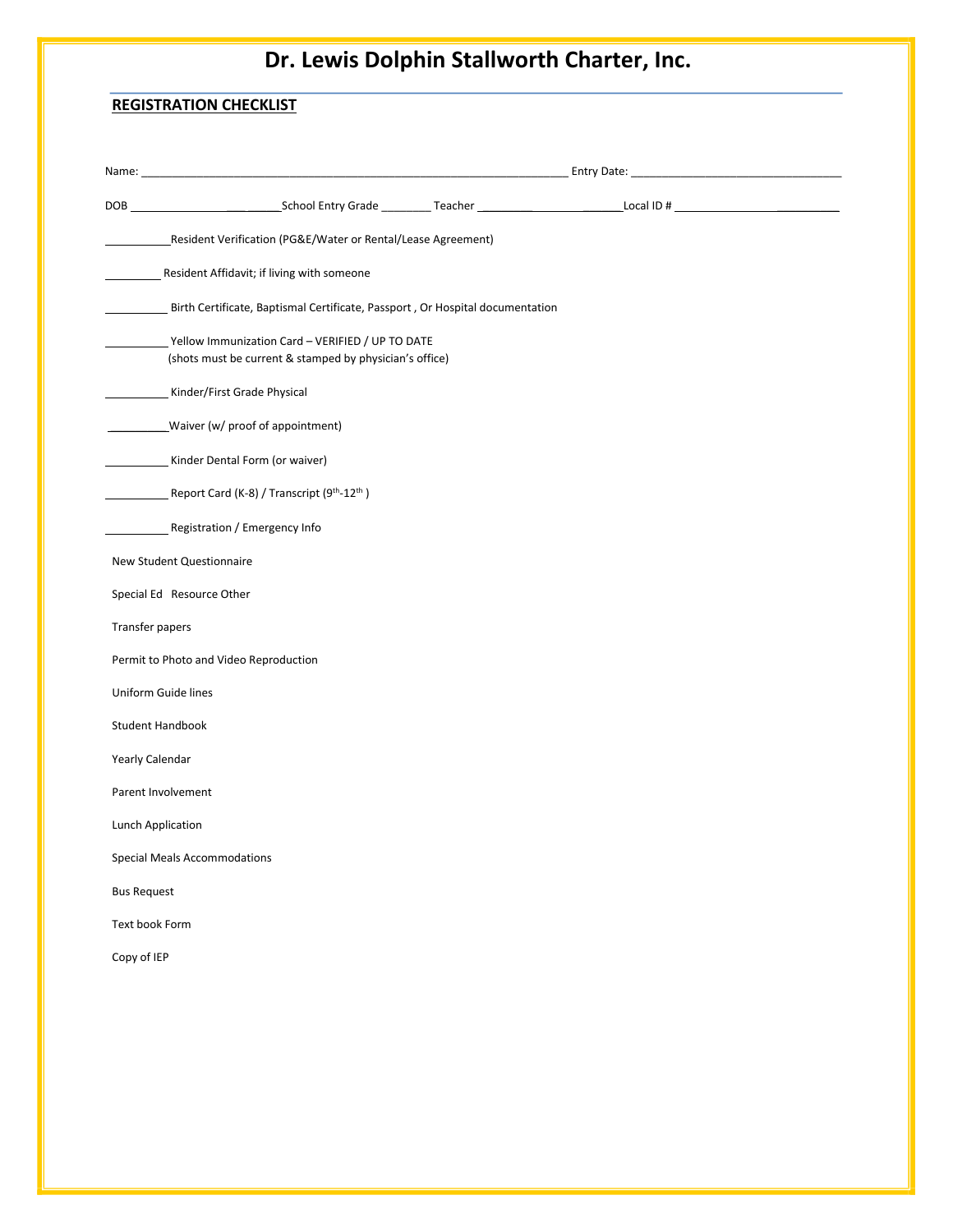| <b>STUDENT ENROLLMENT</b><br><b>GENERAL INFORMATION (PLEASE PRINT)</b>                                                                                                                                                                    |       |                                                                                                                                                         |        |                                          |                                                           |                                                                                                                                                            |
|-------------------------------------------------------------------------------------------------------------------------------------------------------------------------------------------------------------------------------------------|-------|---------------------------------------------------------------------------------------------------------------------------------------------------------|--------|------------------------------------------|-----------------------------------------------------------|------------------------------------------------------------------------------------------------------------------------------------------------------------|
| Student's Legal Name: ___________                                                                                                                                                                                                         |       |                                                                                                                                                         |        |                                          |                                                           |                                                                                                                                                            |
|                                                                                                                                                                                                                                           | First | Middle                                                                                                                                                  |        | Last Suffix (Jr., Sr. III)               |                                                           |                                                                                                                                                            |
|                                                                                                                                                                                                                                           |       |                                                                                                                                                         |        |                                          |                                                           |                                                                                                                                                            |
| Home Phone: (                                                                                                                                                                                                                             |       |                                                                                                                                                         |        | Male $\Box$                              | Female $\Box$                                             |                                                                                                                                                            |
| <b>STUDENT'S PLACE OF BIRTH</b>                                                                                                                                                                                                           |       |                                                                                                                                                         |        |                                          |                                                           |                                                                                                                                                            |
| If your child was born in a country other than the U.S., but was granted U.S. Citizenship at the time of birth please indicate reason:                                                                                                    |       | $\Box$ Student was born overseas to United States diplomatic or military personnel $\Box$ Student was born overseas to other United States citizens     |        |                                          |                                                           | Date student first enrolled in a USA school (if previously attended out-of-state school or was born in another country):                                   |
| STUDENT'S DISTRICT OF RESIDENCE                                                                                                                                                                                                           |       |                                                                                                                                                         |        |                                          |                                                           |                                                                                                                                                            |
|                                                                                                                                                                                                                                           |       | Which school district does the student currently live in? The material control of the students of the student of the student currently live in?         |        |                                          |                                                           |                                                                                                                                                            |
| STUDENT'S LAST SCHOOL ATTENDED                                                                                                                                                                                                            |       |                                                                                                                                                         |        |                                          |                                                           |                                                                                                                                                            |
|                                                                                                                                                                                                                                           |       |                                                                                                                                                         |        |                                          |                                                           |                                                                                                                                                            |
|                                                                                                                                                                                                                                           |       |                                                                                                                                                         |        |                                          |                                                           |                                                                                                                                                            |
|                                                                                                                                                                                                                                           |       |                                                                                                                                                         |        |                                          |                                                           |                                                                                                                                                            |
|                                                                                                                                                                                                                                           |       |                                                                                                                                                         |        |                                          |                                                           |                                                                                                                                                            |
| FOR KINDERGARTEN ONLY                                                                                                                                                                                                                     |       |                                                                                                                                                         |        |                                          |                                                           |                                                                                                                                                            |
|                                                                                                                                                                                                                                           |       | Did your child attend a preschool program before entering Kindergarten? $\Box$ Yes $\Box$ No                                                            |        |                                          |                                                           |                                                                                                                                                            |
| <b>ETHNICITY AND RACE</b> - (Required by Federal NCLB Regulations)                                                                                                                                                                        |       |                                                                                                                                                         |        |                                          |                                                           |                                                                                                                                                            |
| <b>WHAT IS YOUR CHILD'S ETHNICITY?</b> (Please check one)                                                                                                                                                                                 |       |                                                                                                                                                         |        |                                          |                                                           |                                                                                                                                                            |
|                                                                                                                                                                                                                                           |       | $\Box$ Hispanic or Latino (a person of Cuban, Mexican, Puerto Rican, South or Central American, or other Spanish culture or origin, regardless of race) |        |                                          |                                                           |                                                                                                                                                            |
| $\Box$ Not Hispanic or Latino                                                                                                                                                                                                             |       | child's race to be. (Please select 1 or more of the following racial categories, up to a maximum of 5)                                                  |        |                                          |                                                           | WHAT IS YOUR CHILD'S RACE? The above question is about your ethnicity, not race. No matter what you selected above, please indicate what you consider your |
| $\Box$ Native Indian, American Indian, or Alaskan Native (100)                                                                                                                                                                            |       |                                                                                                                                                         |        |                                          |                                                           | <b>Islander</b> - A person having origins in any of the original peoples of Hawaii,                                                                        |
| A person having origins in any of the original peoples of North and South<br>American (including Central American)                                                                                                                        |       |                                                                                                                                                         |        |                                          | Guam, Samoa, or other Pacific Islands.                    | □ Hawaiian (301) □ Guamanian (302) □ Samoan (303)                                                                                                          |
| $\Box$ Asian – A person having origins in any of the original peoples of the Far<br>East, Southeast Asia, or the Indian subcontinent including, for example,<br>Cambodia, China, India, Japan, Korea, Malaysia, Pakistan, the Philippines |       |                                                                                                                                                         |        |                                          | $\Box$ Tahitian (304) $\Box$ Other Pacific Islander (399) | $\Box$ <b>Black or African American</b> (600) – A person having origins in any of                                                                          |
| Islands, Thailand, and Vietnam. $\Box$ Chinese (201) $\Box$ Korean (203)                                                                                                                                                                  |       |                                                                                                                                                         |        | the black racial groups of Africa        |                                                           |                                                                                                                                                            |
| □Japanese (202) □Cambodian (207) □ Asian Indian (205)                                                                                                                                                                                     |       |                                                                                                                                                         |        |                                          |                                                           |                                                                                                                                                            |
| □Vietnamese (204) □Filipino (400) □Hmong (208)                                                                                                                                                                                            |       |                                                                                                                                                         | $\Box$ |                                          |                                                           | <b>White (700)</b> $A$ person having origins in any of the original people                                                                                 |
| $\Box$ Laotian(206) $\Box$ Other Asian Native Hawaiian or Other Pacific                                                                                                                                                                   |       |                                                                                                                                                         |        | Europe, the Middle East, or North Africa |                                                           |                                                                                                                                                            |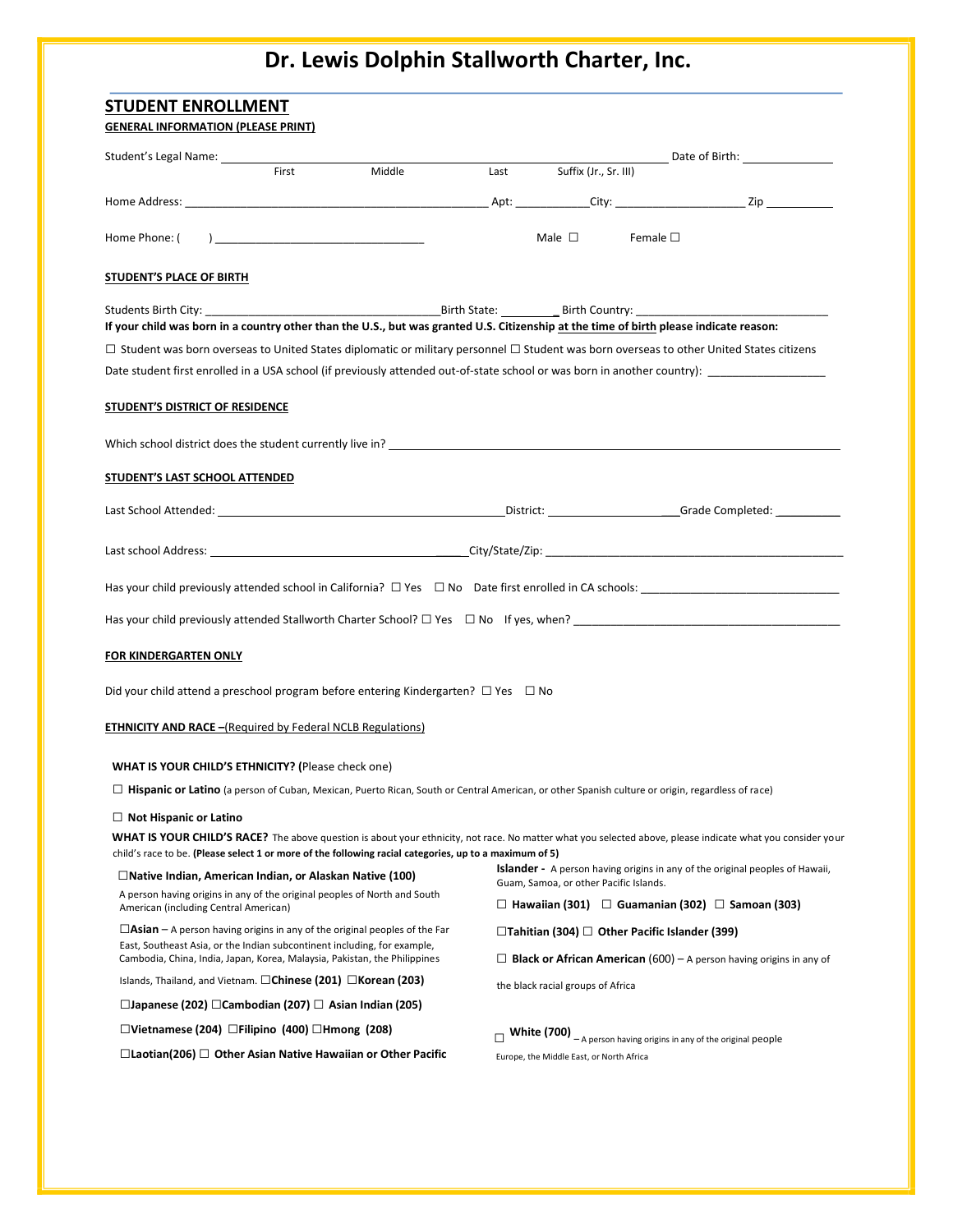|  |  |  | Dr. Lewis Dolphin Stallworth Charter, Inc. |  |  |
|--|--|--|--------------------------------------------|--|--|
|--|--|--|--------------------------------------------|--|--|

| <b>EDUCATIONAL INFORMATION</b><br>Does your child have an IEP?<br>$\Box$ No<br>$\Box$ Yes (If Yes, please attach the most recent IEP completed for your child)                                                                                                                                                             |
|----------------------------------------------------------------------------------------------------------------------------------------------------------------------------------------------------------------------------------------------------------------------------------------------------------------------------|
|                                                                                                                                                                                                                                                                                                                            |
| $\Box$ Speech/Language<br>$\Box$ RSP<br>$\Box$ Special Day Class $\Box$ Behavior Support Plan                                                                                                                                                                                                                              |
| Is the student now on a 504 Disability Accommodation Plan?<br>$\Box$ Yes (If Yes, please attach a copy)<br>$\Box$ No                                                                                                                                                                                                       |
| Has your child been identified as GATE? $\Box$ No<br>$\Box$ Yes                                                                                                                                                                                                                                                            |
| Have you been involved in an SST (Student Success Team) meeting at a pervious school?<br>$\square$ No<br>$\Box$ Yes                                                                                                                                                                                                        |
|                                                                                                                                                                                                                                                                                                                            |
| Has your child even been retained? $\square \blacksquare \blacksquare$ No $\square$ Yes (if Yes, indicate grade level and school):                                                                                                                                                                                         |
| Is your child currently: $\Box$ on a SART contract $\Box$ on a SARB contract $\Box$ Expelled $\Box$ Formally Expelled                                                                                                                                                                                                      |
|                                                                                                                                                                                                                                                                                                                            |
| <b>EMERGENCY INFORMATION</b> (In case of an emergency and we are unable to contact you, please list three other contacts)                                                                                                                                                                                                  |
| Emergency Contact Name: Name and Contact Material Contact Contact Contact Contact Contact Material Contact Contact Contact Contact Contact Contact Contact Contact Contact Contact Contact Contact Contact Contact Contact Con                                                                                             |
| Home Phone:(                                                                                                                                                                                                                                                                                                               |
|                                                                                                                                                                                                                                                                                                                            |
| Home Phone:(                                                                                                                                                                                                                                                                                                               |
|                                                                                                                                                                                                                                                                                                                            |
| Home Phone:(                                                                                                                                                                                                                                                                                                               |
| STUDENTS MEDICAL INFORMATION                                                                                                                                                                                                                                                                                               |
|                                                                                                                                                                                                                                                                                                                            |
| Describe any physical, health, or medical information we should be aware of including special medications required during school:                                                                                                                                                                                          |
| Will you child be bring any special medications to school?<br>$\Box$ No<br>$\Box$ Yes<br>If yes, please request a medical dispense form from school office.                                                                                                                                                                |
| Mospital Preference                                                                                                                                                                                                                                                                                                        |
| Note: Dr. Lewis Dolphin Stallworth Sr., Charter Schools Inc. does not carry health insurance for students. In the event of an emergency, all medical and associated<br>costs are the responsibility of the parent/guardian.                                                                                                |
| T-DAP VERIFICATION 2011-2012                                                                                                                                                                                                                                                                                               |
| AB 354 is mandating that every student entering 7 <sup>th</sup> -12 <sup>th</sup> grades must have the T-DAP (Tetanus, Diphtheria, and acellular Pertussis) booster by<br>registration for the 2011-2012 school year. If you child has not yet received the vaccination please, request a T-DAP verification form from the |

front office. Please note that Stallworth Charter will not be able to process enrollment unless you have the following:

**Proof of vaccination, Permanent exemption from immunization, or Temporary exemption**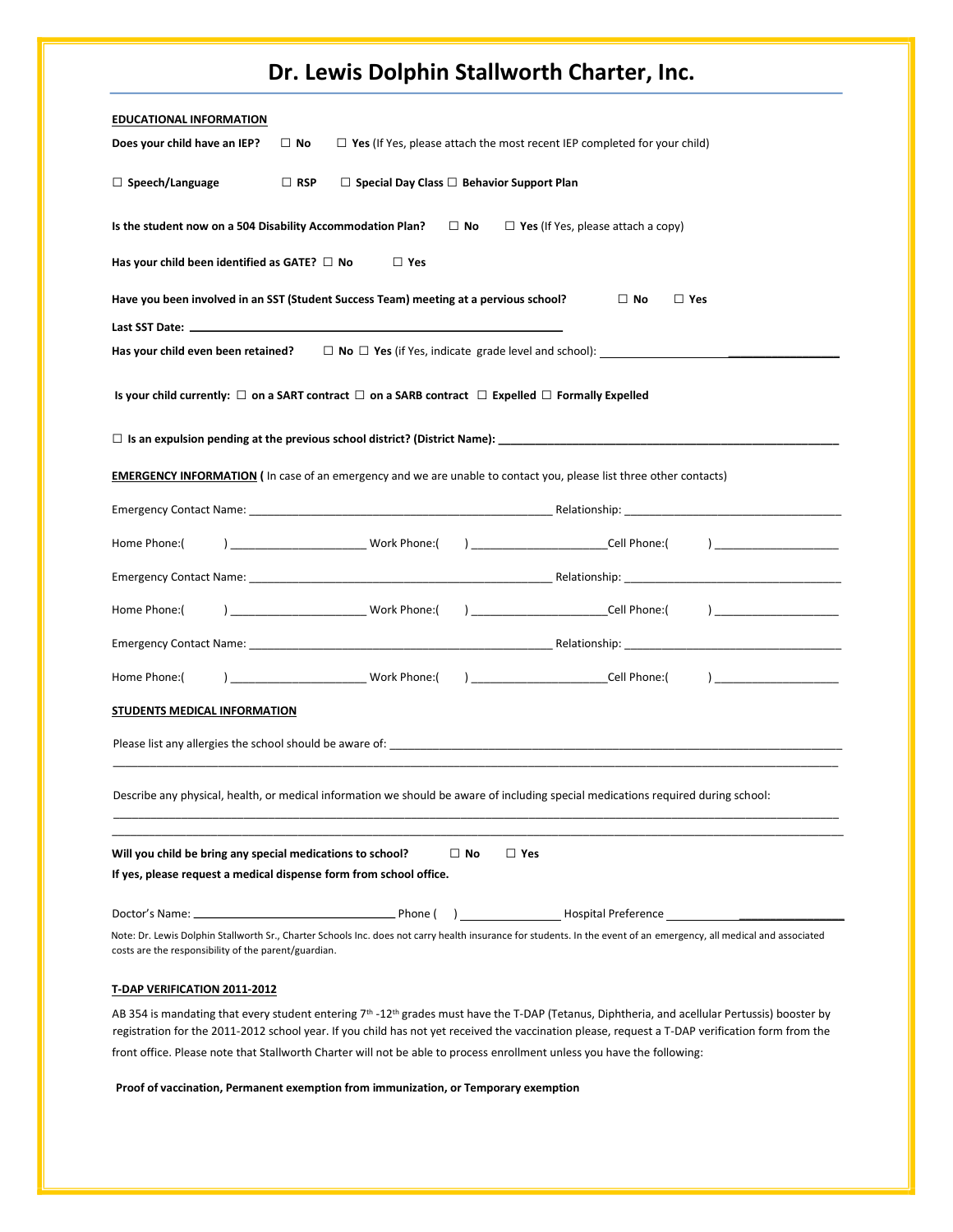| STUDENTS PRIMARY RESIDENCE CATEGORY- Please describe the location where the student lives most often, whether or not it is                                         |                                                                                                                                                                       |  |  |  |
|--------------------------------------------------------------------------------------------------------------------------------------------------------------------|-----------------------------------------------------------------------------------------------------------------------------------------------------------------------|--|--|--|
| considered "permanent"                                                                                                                                             |                                                                                                                                                                       |  |  |  |
| $\Box$ Permanent Housing (20) – Any fixed and regular residence that is owned,                                                                                     | $\Box$ Licensed Children's Institution (22) – A residential facility that is licensed                                                                                 |  |  |  |
| rented, or sublet (i.e. house, condo, apartment, mobile, home, etc)                                                                                                | by the state, or other public agency having delegated authority by contract with                                                                                      |  |  |  |
| $\Box$ Foster Family Home or Foster Kinship Placement (21) – A family                                                                                              | the state to licenses, to provide non-medical care to children, including, but not<br>limited to, individuals with exceptional needs                                  |  |  |  |
| resident that is licensed by the state, or other public agency having delegated<br>authority by contract with the state to license, to provide 24 hour non-medical | $\Box$ Residential School/Dormitory (23) – A nonsectarian school where a                                                                                              |  |  |  |
| care and supervision for not more than six foster children, including, but no limited<br>to, individuals with exceptional needs.                                   | student with exceptional need resides on a 24- hour basis and receives special<br>education and related services at the school. This includes both public and private |  |  |  |
| $\Box$ Temporary shelter (10) – A temporary residence provided for homeless                                                                                        | facilities                                                                                                                                                            |  |  |  |
| individuals who would otherwise sleep on the street or a temporary residence                                                                                       | $\Box$ Health Institution (24) - A public hospital, state licensed children's                                                                                         |  |  |  |
| provided to individuals in an emergency situation                                                                                                                  | hospital, psychiatric hospital, proprietary hospital, or a health facility for medical<br>purpose (E.C. 56167(a))                                                     |  |  |  |
| $\Box$ <b>Hotels/motels (09)</b> – A temporary residence for homeless individuals usually                                                                          | $\Box$ Incarceration Institute (25) – Individuals who have been adjudicated by                                                                                        |  |  |  |
| requiring payment or vouchers for lodging and services on a daily, weekly or other<br>similar reasons                                                              | the juvenile court, for placement in a juvenile hall or juvenile home, day center,                                                                                    |  |  |  |
| $\Box$ Temporary Doubles Up (11) – A temporary residence where a homeless                                                                                          | ranch, or camp, or for individuals placed in a county community school (E.C.<br>56150)                                                                                |  |  |  |
| family is sharing the housing of other persons due to the loss of housing, economic,<br>hardship, or other similar reasons                                         | $\Box$ Development Center (26) – A residential facility providing services to                                                                                         |  |  |  |
| $\Box$ Temporary Unsheltered (12) - A type of residence for homeless individuals                                                                                   | individuals who have been determined by the Department of Developmental<br>Services (DDS) regional centers to require programs, training, care, treatment and         |  |  |  |
| that is not meant for human habitation, such as a cars, parks, sidewalks,                                                                                          | supervision in a structured health facility setting on a 24 - hour basis                                                                                              |  |  |  |
| abandoned buildings, campgrounds, trailer parks, bus and train stations, or<br>persons abandoned in the hospital (on the street)                                   | $\Box$ State Hospital (27) – A state hospital is a residential facility operated by the                                                                               |  |  |  |
| $\Box$ Other (30) – Any other type of residence not referenced in any other Primary                                                                                | California Department of Mental Health (DMH)                                                                                                                          |  |  |  |
| <b>Residence Category</b>                                                                                                                                          |                                                                                                                                                                       |  |  |  |
| PARENT/GAURDIAN INFORMATION                                                                                                                                        |                                                                                                                                                                       |  |  |  |
|                                                                                                                                                                    |                                                                                                                                                                       |  |  |  |
|                                                                                                                                                                    |                                                                                                                                                                       |  |  |  |
|                                                                                                                                                                    |                                                                                                                                                                       |  |  |  |
|                                                                                                                                                                    |                                                                                                                                                                       |  |  |  |
|                                                                                                                                                                    |                                                                                                                                                                       |  |  |  |

| Home | שר |  |  |
|------|----|--|--|
|      |    |  |  |

| STUDENTS LIVE WITH: | $\Box$ Both Parents | □ Joint/Shared Custody           | $\Box$ Father      | $\Box$ Mother | □ Step Parent Only |
|---------------------|---------------------|----------------------------------|--------------------|---------------|--------------------|
| Guardian            | $\Box$ Caregiver    | <b>Other Relative</b><br>$\perp$ | Other Adult<br>- 1 |               |                    |

If there is a legal custody agreement or other court order regarding this student, please indicate type and attach a copy:

□ **Joint Custody** □**Sole Custody** □**Guardianship** □ **Other**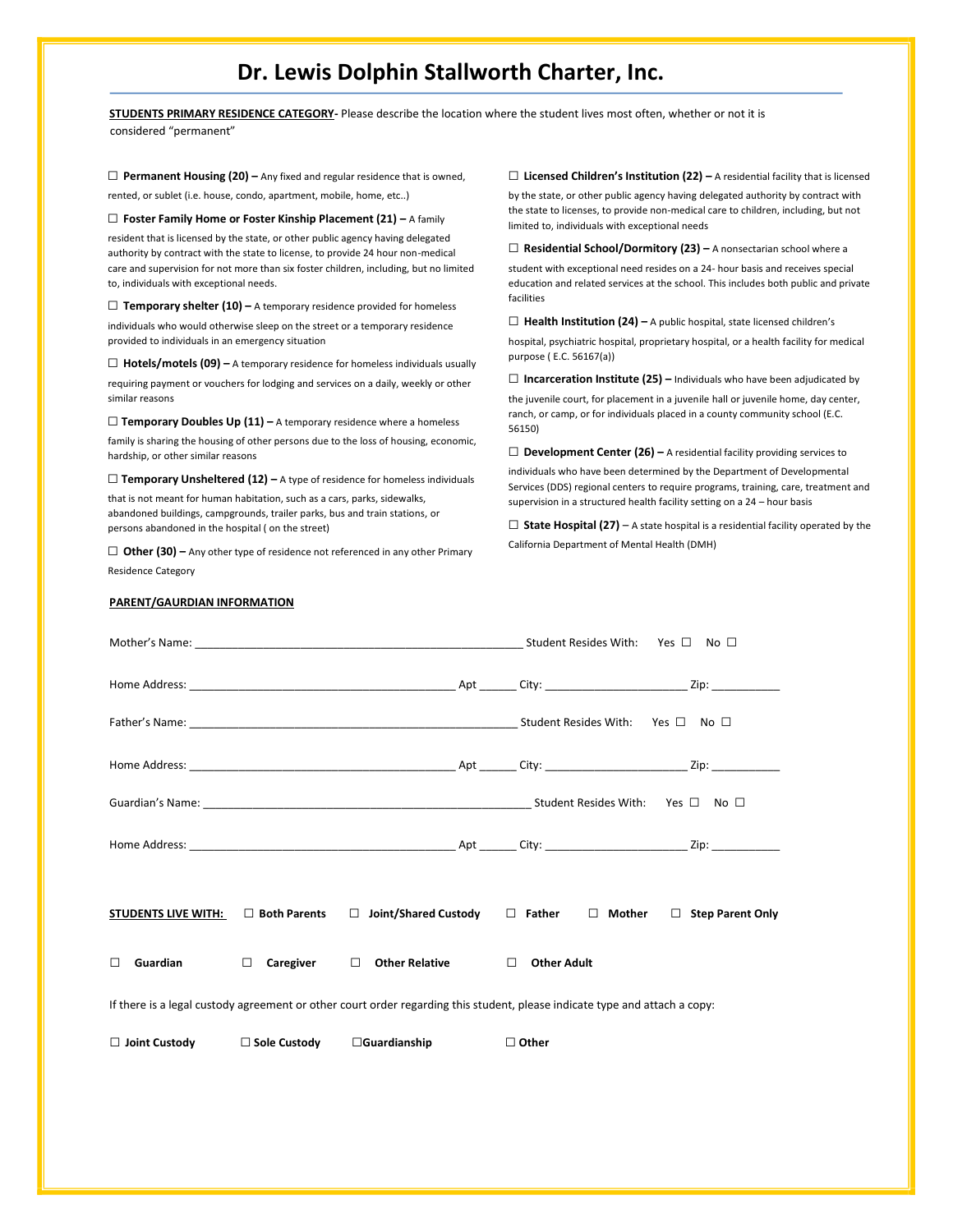| Masters or Doctorate Degree                                                                                                                 | school, met all state and local requirements, and received a standard high      |  |  |
|---------------------------------------------------------------------------------------------------------------------------------------------|---------------------------------------------------------------------------------|--|--|
|                                                                                                                                             |                                                                                 |  |  |
| $\Box$ College Graduate (4) - An individual attended a                                                                                      | school diploma                                                                  |  |  |
| postsecondary education institution and graduated with a                                                                                    | $\Box$ Not a High School Graduate (1) – An individual did not meet all          |  |  |
| Bachelor's Degree                                                                                                                           | state and local graduation requirements an did not receive a standard high      |  |  |
| $\Box$ Some College or Associate's Degree (3) – An individual                                                                               | school diploma                                                                  |  |  |
| attended or is attending postsecondary education institution but                                                                            | $\Box$ Decline to State (6) – An individual decline to state his or her highest |  |  |
| did not or has not yet graduated with a Bachelor's Degree. This<br>includes an individual an individual who received an Associate<br>Degree | educational level                                                               |  |  |

At dismissal time, I authorize my child, the contract of the contract of the contract of the contract of the contract of the contract of the contract of the contract of the contract of the contract of the contract of the c □ **Walk** □ **Take the bus** □ **Take other transportation** □ **Other (specify below)** 

#### **AUTHORIZATION FOR STUDENT PICK-UP**

The following individuals are authorized to pick up my child from school:

| <b>NAME</b> | <b>RELATIONSHIP</b> | <b>CONTACT PHONE</b> |
|-------------|---------------------|----------------------|
|             |                     |                      |
| <u>.</u>    |                     |                      |
| د           |                     |                      |
| 4.          |                     |                      |
|             |                     |                      |

#### **CONSENT TO PHOTOGRAPH, FILM, VIDEOTAPE, & RECORD**

I hereby give my consent to Dr. Lewis Dolphin Stallworth Sr., Charter Schools Inc. to take or authorize others to photograph, film, video and/or record the voice of:

Student's Name (Please Print):

I understand that these photographs/film/videotape/recordings may be used for educational purpose through the medium of radio, television, newspaper, film, or internet.

Signature of Student or Parent if Student is a Minor: Date:

#### **RELEASE OF RECORDS**

Public law 93-380 requires a parent's/guardian's signature (or student's if 18 years of age) before records can be released. We are not permitted to release any information without written authority. I authorize the Dr. Lewis Dolphin Stallworth, Sr. Charter Schools, Inc. to release the

records of Student's Name (Please Print) to

requested elementary, high schools, colleges and/or universities. I also grant permission to release information for scholarship consideration.

Parent/Guardian Signature: Date**: \_\_\_\_\_\_\_\_\_\_\_\_\_\_\_\_\_\_\_\_\_\_\_\_\_\_\_\_\_\_**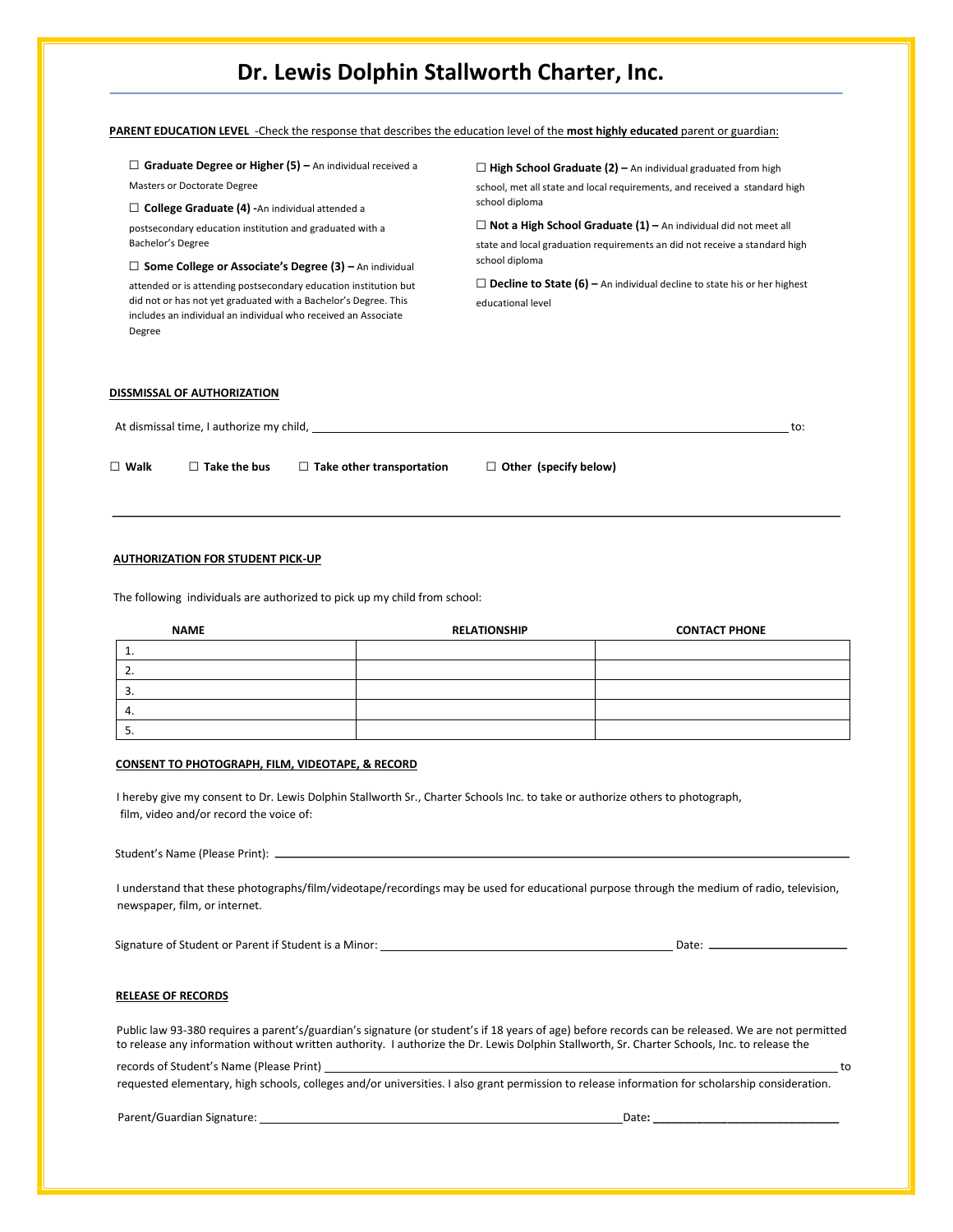|                | Date Of Birth: New York Date Of Birth:                        |                                                                                     |                                                                                                                                                                                                                                                                                                 |           |
|----------------|---------------------------------------------------------------|-------------------------------------------------------------------------------------|-------------------------------------------------------------------------------------------------------------------------------------------------------------------------------------------------------------------------------------------------------------------------------------------------|-----------|
| Male $\square$ | Female $\square$                                              |                                                                                     |                                                                                                                                                                                                                                                                                                 |           |
|                |                                                               |                                                                                     | The California Education Code (State of California, Department of Education, OPER -77 R - 6/78) requires schools to determine the language(s)<br>spoken at home by each student. This information is essential in order for schools to provide meaningful instruction for all students.         |           |
|                | return this form to the office. Thank you for your help.      |                                                                                     | Your cooperation in helping us meet this important requirement is requested. Please answer the following questions and have your son/daughter                                                                                                                                                   |           |
|                |                                                               |                                                                                     |                                                                                                                                                                                                                                                                                                 |           |
|                | Last                                                          | First                                                                               |                                                                                                                                                                                                                                                                                                 | Middle    |
|                | Grade: $\_\_$                                                 |                                                                                     |                                                                                                                                                                                                                                                                                                 |           |
| 1.             | Questions: Part 1:                                            |                                                                                     | Which language did your son or daughter learn when he or she first began to talk? ________________________                                                                                                                                                                                      |           |
| 2.             |                                                               | What language does your son or daughter most frequently use at home?                |                                                                                                                                                                                                                                                                                                 |           |
| 3.             |                                                               | What language do you use most frequently to speak to your son or daughter?          | <u> 1980 - Johann Barbara, martin a</u>                                                                                                                                                                                                                                                         |           |
| 4.             |                                                               | Name the language most often spoken by the adults at home?                          |                                                                                                                                                                                                                                                                                                 |           |
| 5.             |                                                               | What is the first date the started school here in the United States?                |                                                                                                                                                                                                                                                                                                 |           |
|                | Questions: Part 2:                                            |                                                                                     |                                                                                                                                                                                                                                                                                                 |           |
| 1.             | Is this student Hispanic or Latino?                           | <b>YES</b>                                                                          | NO.<br>or                                                                                                                                                                                                                                                                                       |           |
| 2.             | Choose circle one or more ethnicities :<br>American Indian    | Asian American                                                                      | <b>Black-African American</b>                                                                                                                                                                                                                                                                   | Cambodian |
|                | Chinese                                                       | Filipino                                                                            | Guamanian                                                                                                                                                                                                                                                                                       | Hawaiian  |
|                | Hmong                                                         | Japanese<br>Other Pacific Islander Samoan                                           | Korean                                                                                                                                                                                                                                                                                          | Laotian   |
|                | Other Asian<br>Vietnamese                                     | White                                                                               |                                                                                                                                                                                                                                                                                                 | Tahitian  |
|                | Stallworth Charter School requires the following information: |                                                                                     |                                                                                                                                                                                                                                                                                                 |           |
| 1.             |                                                               |                                                                                     |                                                                                                                                                                                                                                                                                                 |           |
| 2.             |                                                               | Name of Country                                                                     |                                                                                                                                                                                                                                                                                                 | Date      |
|                |                                                               |                                                                                     |                                                                                                                                                                                                                                                                                                 |           |
|                |                                                               |                                                                                     |                                                                                                                                                                                                                                                                                                 |           |
|                | SUSPENSION/EXPULSION QUESTIONNAIRE                            |                                                                                     |                                                                                                                                                                                                                                                                                                 |           |
|                | Dear Parents/Guardian,                                        |                                                                                     |                                                                                                                                                                                                                                                                                                 |           |
|                |                                                               |                                                                                     | California Education Code 49079 requires that teachers be informed of each student who has violated a school's discipline code during the current<br>and three (3) pervious school years. This notification requirement includes information the school receives from law enforcement agencies. |           |
|                |                                                               | Therefore, please answer the following questions and provide requested information: |                                                                                                                                                                                                                                                                                                 |           |
|                |                                                               |                                                                                     |                                                                                                                                                                                                                                                                                                 |           |
|                |                                                               |                                                                                     |                                                                                                                                                                                                                                                                                                 |           |
|                |                                                               |                                                                                     |                                                                                                                                                                                                                                                                                                 |           |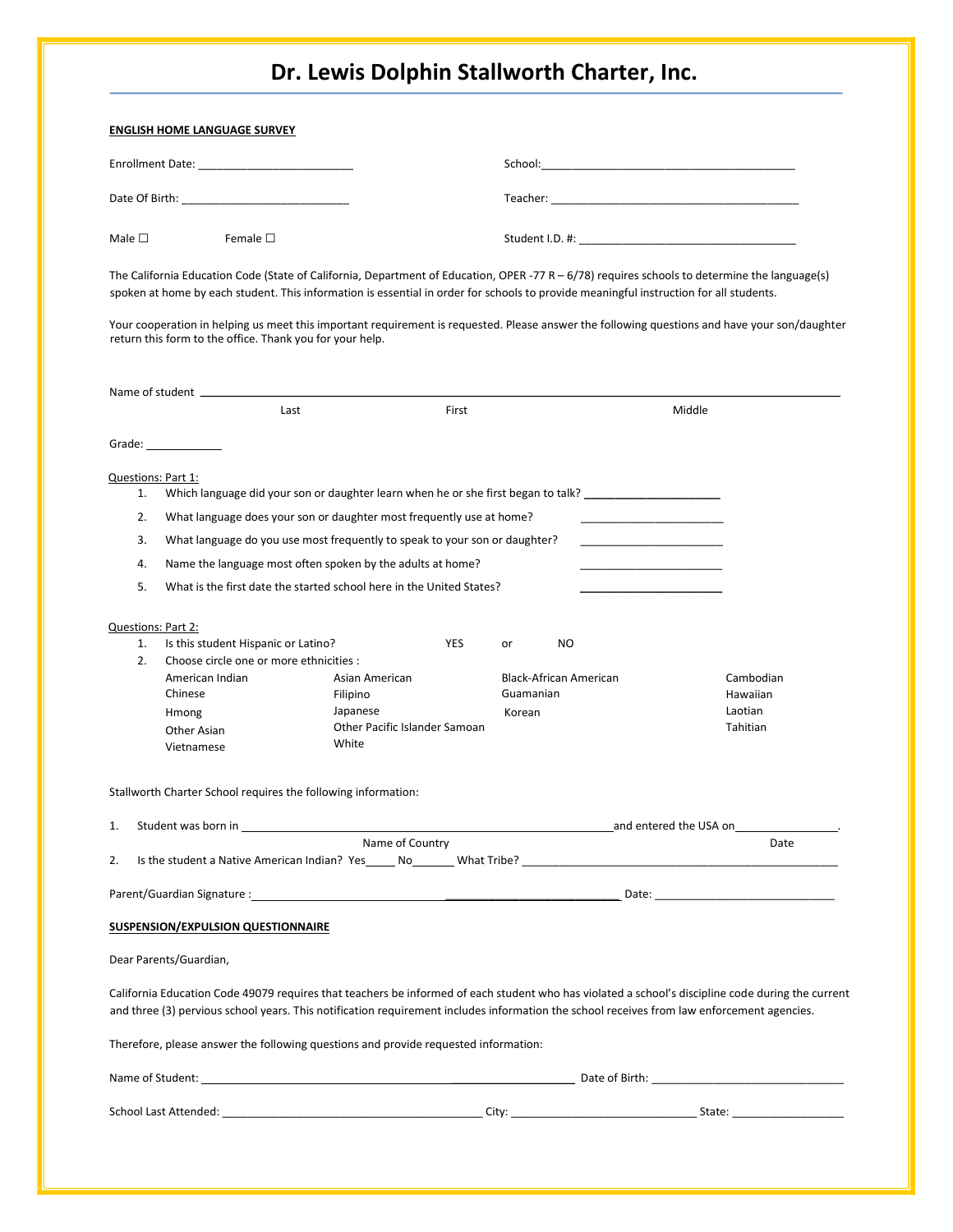#### **SUSPENSION/EXPULSION QUESTIONNAIRE CONT.**

| (1) Has this student been SUSPENDED from any school in the last three (3) years for any reason? Suspension is a short term removal from |
|-----------------------------------------------------------------------------------------------------------------------------------------|
| school for one (1) to five (5) days.                                                                                                    |

\_\_\_\_\_\_\_\_\_\_\_\_\_\_\_\_\_\_\_\_\_\_\_\_\_\_\_\_\_\_\_\_\_\_\_\_\_\_\_\_\_\_\_\_\_\_\_\_\_\_\_\_\_\_\_\_\_\_\_\_\_\_\_\_\_\_\_\_\_\_\_\_\_\_\_\_\_\_\_\_\_\_\_\_\_\_\_\_\_\_\_\_\_\_\_\_\_\_\_\_\_\_\_\_\_\_\_\_\_\_\_\_\_\_ \_\_\_\_\_\_\_\_\_\_\_\_\_\_\_\_\_\_\_\_\_\_\_\_\_\_\_\_\_\_\_\_\_\_\_\_\_\_\_\_\_\_\_\_\_\_\_\_\_\_\_\_\_\_\_\_\_\_\_\_\_\_\_\_\_\_\_\_\_\_\_\_\_\_\_\_\_\_\_\_\_\_\_\_\_\_\_\_\_\_\_\_\_\_\_\_\_\_\_\_\_\_\_\_\_\_\_\_\_\_\_\_\_\_

YES \_\_\_\_\_\_\_\_\_ REASON(S) for SUSPENSION(S) \_\_\_\_\_\_\_\_\_\_\_\_\_\_\_\_\_\_\_\_\_\_\_\_\_\_\_\_\_\_\_\_\_\_\_\_\_\_\_\_\_\_\_\_\_\_\_\_\_\_\_\_\_\_\_\_\_\_\_\_\_\_\_\_\_\_\_\_\_\_\_\_\_\_\_

(2) Has this student ever been EXPELLED from a school district? Expulsion is removal from school for an extended period of time (one semester, two semester or up to one year).

 $\overline{\phantom{a}}$  , and the contribution of the contribution of the contribution of the contribution of the contribution of the contribution of the contribution of the contribution of the contribution of the contribution of the \_\_\_\_\_\_\_\_\_\_\_\_\_\_\_\_\_\_\_\_\_\_\_\_\_\_\_\_\_\_\_\_\_\_\_\_\_\_\_\_\_\_\_\_\_\_\_\_\_\_\_\_\_\_\_\_\_\_\_\_\_\_\_\_\_\_\_\_\_\_\_\_\_\_\_\_\_\_\_\_\_\_\_\_\_\_\_\_\_\_\_\_\_\_\_\_\_\_\_\_\_\_\_\_\_\_\_\_\_\_\_\_

YES \_\_\_\_\_\_\_\_\_\_\_\_\_\_\_ REASON(S) for EXPULSION(S) \_\_\_\_\_\_\_\_\_\_\_\_\_\_\_\_\_\_\_\_\_\_\_\_\_\_\_\_\_\_\_\_\_

(3) Is this student currently on Juvenile Probation for violation(s) of the California Penal Code?

YES \_\_\_\_\_\_\_\_ REASON(S) on PROBATION(S) \_\_\_\_\_\_\_\_\_\_\_\_\_\_\_\_\_\_\_\_\_\_\_\_\_\_\_\_\_\_\_\_\_\_\_\_\_\_\_\_\_\_\_\_\_\_\_\_\_\_\_\_\_\_\_\_\_\_\_\_\_\_\_\_\_\_\_\_\_\_\_\_\_\_\_\_

I certify (or declare) under penalty of perjury under the laws of the State of California that the information I provided on this questionnaire form is true and correct.

 $\overline{\phantom{a}}$  , and the contribution of the contribution of the contribution of the contribution of the contribution of the contribution of the contribution of the contribution of the contribution of the contribution of the  $\overline{\phantom{a}}$  , and the contribution of the contribution of the contribution of the contribution of the contribution of the contribution of the contribution of the contribution of the contribution of the contribution of the

Pate: 2008. [2010] Date: 2008. [2010] Date: 2008. [2010] Date: 2008. [2010] Date: 2008. [2010] Date: 2008. [20

#### **EMERGENCY POLICIES & PROCEDURES**

In the event of an emergency, students will remain under the supervision of school officials until families or responsible adults can pick them up

from school. To pick up a student, please follow the procedures below.

- a) Inform the teacher, paraprofessional, or whichever adult is responsible for that classroom, that you are taking the student.
- b) Sign a Student Release Form for each student you are taking.
- c) Please leave the premises as quickly as possible after signing out your child.

d) If you would like to help with first aid, dismissing students, etc., please see Ms. Gayle Stallworth to sign up to volunteer. Volunteers should leave students with their classes and should not sign a Student Release Form until they are ready to leave.

In the event that you are unable to reach the school right away, we will release your child to the adult indicated on your child's Authorization for Student Pick - Up form. This individual will be required to sign a Student Release Form as well.

The school principal (or the school official if the principal is not available) will determine whether to evacuate the building. In the event of an evacuation, we will transfer the student to the nearest available safe shelter.

In the event of an emergency, we urge families to work with the School so that we can ensure the safety of all students.

**I have read, understand, and agree to the emergency policies and procedures herein.** 

Parent /Guardian Signature: \_\_\_\_\_\_\_\_\_\_\_\_\_\_\_\_\_\_\_\_\_\_\_\_\_\_\_\_\_\_\_\_\_\_\_\_\_\_\_\_\_\_\_\_\_\_\_\_\_\_\_\_\_\_\_\_\_\_ Date: \_\_\_\_\_\_\_\_\_\_\_\_\_\_\_\_\_\_\_\_\_\_\_\_\_\_\_\_\_\_\_\_\_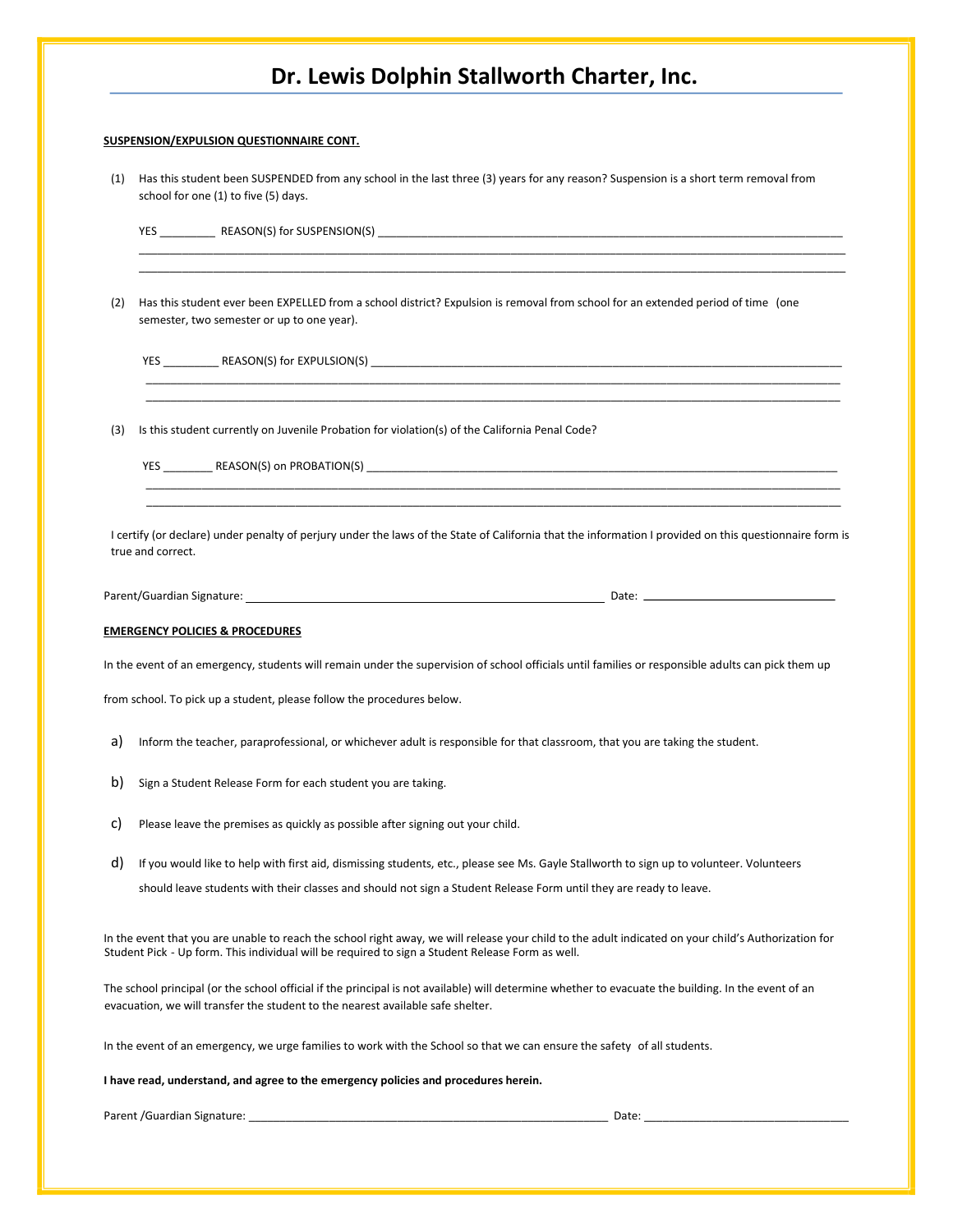#### **CONFIDENTIAL-TITLE I SURVEY**

We believe that your personal involvement in your student's individualized education is an important contribution to their future. While we are constantly striving to provide better services to our students, we are also looking for ways to offset the demands of home-based education. The best way to ensure that we provide resources, materials, and opportunities above and beyond what one would expect from Site-Base, Independent Study education is to seek and obtain the optimum levels of funding from the state and federal government grants, and other sources.

To get this funding, the state requires information from us regarding the students we are serving. By taking this survey, you are helping us to provide the most accurate picture of our school community, to assess the student's needs thus enabling us to better understand the services we can provide. The most common cause of our school under funding, especially in the case of schools similar to ours, is the lack of demographic information, which you are providing by filling out this survey.

Note: All information is **strictly confidential.** Results of the survey are tabulated and used as whole as a whole count, not on an individual basis. If you have read and understand this form but choose not to participate, please check this box:  $\Box$ 

| $\Box$ \$0-15,000<br><b>Annual Income:</b>                                                     |                                                                |                | $\Box$ \$15,001-\$30,000 |           |               | $\square$ \$30,001-\$45,000 |                                                                                                                                                    |
|------------------------------------------------------------------------------------------------|----------------------------------------------------------------|----------------|--------------------------|-----------|---------------|-----------------------------|----------------------------------------------------------------------------------------------------------------------------------------------------|
| \$45,001-\$60,000 □ \$60,001-\$75,000<br>$\Box$                                                |                                                                |                | $\Box$ \$75,000-above    |           |               |                             |                                                                                                                                                    |
| Household Size (including you)                                                                 |                                                                |                |                          |           |               |                             |                                                                                                                                                    |
| 2                                                                                              | $\sim$ 3                                                       | $\overline{a}$ | 5                        | 6 or more |               |                             |                                                                                                                                                    |
| Does your household receive any of the following?:                                             |                                                                |                |                          |           |               |                             |                                                                                                                                                    |
| $\Box$ Food Stamps<br>$\Box$ California Work Opportunity and Responsibility to Kids (CALWORKS) |                                                                |                |                          |           |               |                             |                                                                                                                                                    |
|                                                                                                | $\Box$ Food Distribution Program or Indian Reservation (FDPIR) |                |                          |           | Other<br>None |                             |                                                                                                                                                    |
|                                                                                                |                                                                |                |                          |           |               |                             |                                                                                                                                                    |
|                                                                                                |                                                                |                |                          |           |               |                             |                                                                                                                                                    |
| PARENT-STUDENT TECHNOLOGY AGREEMENT                                                            |                                                                |                |                          |           |               |                             |                                                                                                                                                    |
|                                                                                                |                                                                |                |                          |           |               |                             | (student name) understand that the computers at Dr. Lewis Dolphin                                                                                  |
| equipment.                                                                                     |                                                                |                |                          |           |               |                             | Stallworth Sr., Charter School, Inc. are for education purposes only. This agreement is for the protection and for the security of DLDSSCSI school |

I understand that abuse or unauthorized use of the Stallworth charter school computers shall result in disciplinary action including: loss of computer privileges, financial compensation, detention, parental conference, suspension or expulsion. In addition, any activity that violates state or federal law shall be reported to the proper authorities.

- 1. Student must give out personal, family or school information such as names, addresses, phone numbers, email or any other pertinent information of other students or staff members.
- 2. Students must not download/upload or install any software or equipment on DLDSSCSI's computers. **ALL** program instillation must be completed by authorized staff personnel **ONLY**.
- 3. Students must not attempt to access servers and/or other workstations.
- 4. Students must not attempt to access the internet unless they have an "Internet Pass" from their teacher. Internet Passes must be returned to the teacher when the student has completed the approved activity or by the end of the day, whichever comes first, however students may not "surf" the internet outside of approved link.
- 5. Students shall not be permitted to sign up for Internet account, messaging, e-mail, purchases/orders, or other services on DLDSSCSI computers.
- 6. Students are not permitted to use DLDSSCSI computers to send, receive or read e-mail or weblogs.
- 7. Students are not permitted to play games, stream information unless the site had been approved by the teacher and they have an internet pass to be used while on privilege status.
- Students and parent(s) agree to hold Dr. Lewis Dolphin Stallworth, Sr. Charter School, Inc. harmless for student Internet activity. All provision in this agreement will be strictly enforced.

Student: \_\_\_\_\_\_\_\_\_\_\_\_\_\_\_\_\_\_\_\_\_\_\_\_\_\_\_\_\_\_\_\_\_\_\_\_\_\_\_\_\_\_\_\_\_\_\_\_\_\_\_\_\_\_\_\_\_\_\_\_\_\_\_\_\_\_\_\_\_\_\_\_\_\_\_\_\_\_\_\_Date: \_\_\_\_\_\_\_\_\_\_\_\_\_\_\_\_\_\_\_\_\_\_\_\_\_\_\_\_

Parent/Guardian: \_\_\_\_\_\_\_\_\_\_\_\_\_\_\_\_\_\_\_\_\_\_\_\_\_\_\_\_\_\_\_\_\_\_\_\_\_\_\_\_\_\_\_\_\_\_\_\_\_\_\_\_\_\_\_\_\_\_\_\_\_\_\_\_\_\_\_\_\_\_\_\_\_ Date\_\_\_\_\_\_\_\_\_\_\_\_\_\_\_\_\_\_\_